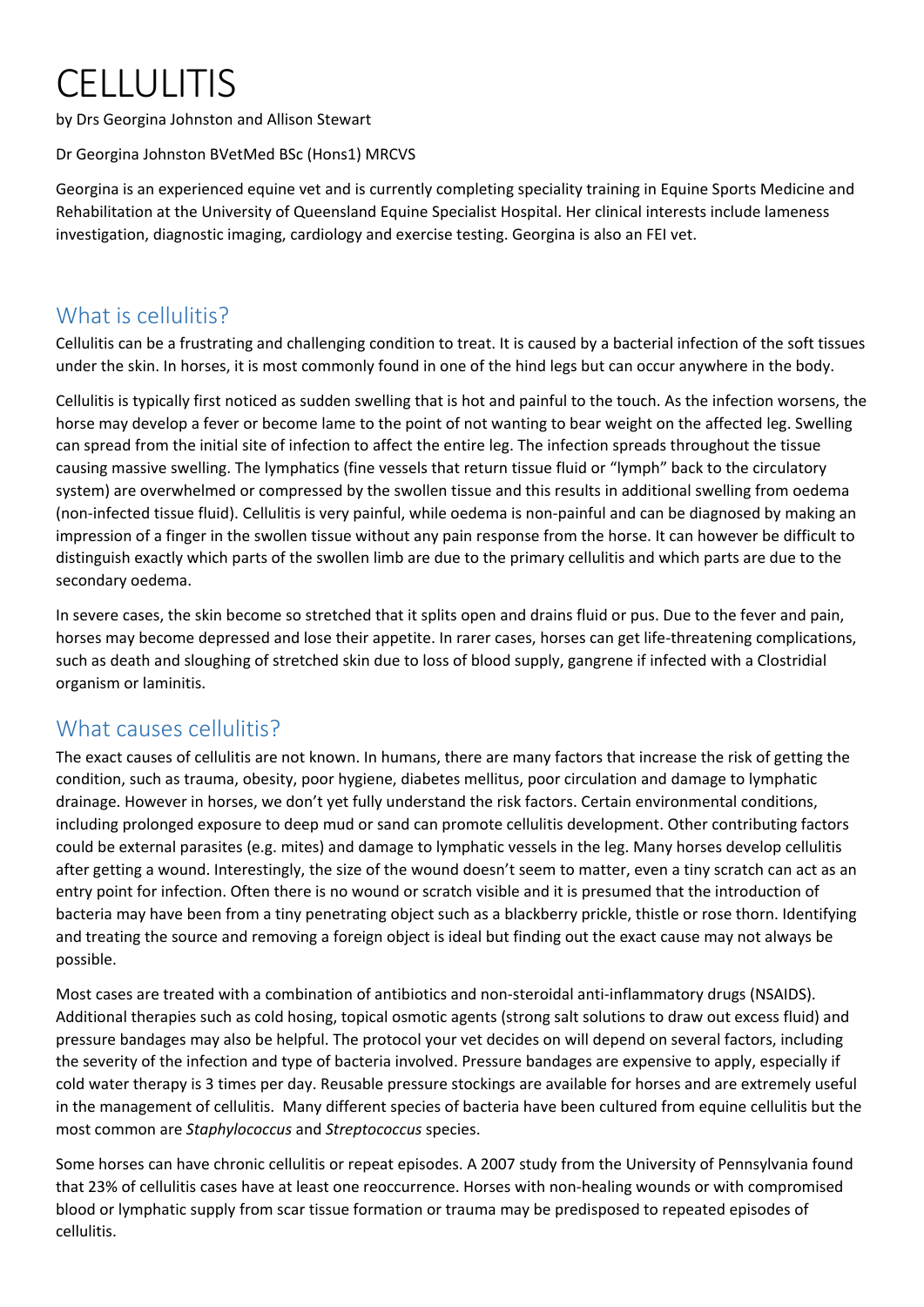### Other causes of limb swelling

A similar but more severe condition is clostridial myositis in which the muscle become infected by a soil dwelling clostridial bacteria. The initiating cause is usually a deep penetrating wound, similar to the cause of tetanus which is also caused by a clostridial bacteria known as *Clostridium tetani*. Intramuscular injections of anti-inflammatory drugs and vitamins are common causes. Clostridial organisms only survive and proliferate in the absence of oxygen but often produce their own putrid smelling gases. They cause massive degeneration of muscle tissue and the condition is often life threatening. For centuries it has been known as gas gangrene and was the killer of many horses and humans during times of war prior to the availability of antibiotics. As clostridial organisms cannot grow in the presence of air, it is sometimes necessary for the veterinarian to surgically incise into the muscle to help control the infection. Cases of gangrene are best managed by equine internal medicine and critical care specialists at referral hospitals such as University Veterinary Schools.

Other conditions that can appear similar to cellulitis include white tailed spider bites in Australia and rattlesnake bites in the USA. If there is swelling of all 4 legs then an allergic reaction to an insect or spider bite, or vaccine or drug is possible. These conditions usually resolve very quickly with appropriate veterinary care. A more severe condition is called purpura which is an immune reaction that occurs several weeks after recovery (or vaccination) from Strangles or less commonly various respiratory viruses. It is important to perform an endoscopy and diagnostic testing of a fluid sample from the guttural pouches to diagnose or rule out Strangles and chronic carrier animals. Another cause of swelling of multiple limbs is from a virus called equine viral arteritis (EVA). This is frequently spread as a respiratory virus causing fever, coughing and nasal discharge in a group of in contact horses. It can also cause abortions if spread from a stallion (who becomes a life-time carrier).

## What can I do to reduce the chance of my horse getting cellulitis?

Preventative measures can be taken to reduce the risk of your horse getting cellulitis. Maintaining a regular exercise program, if your horse is fit to do so, helps to improve circulation and lymphatic drainage from the legs. It's important to keep your horse's legs clean and dry and disinfect all abrasions and cuts. Avoid turning your horse out in areas with standing water, mud or deep sand, or thorns. Cellulitis can rapidly progress from a little swelling around a small cut to massive swelling of the entire limb. The more severe and extensive the condition the more difficult and expensive it is to treat and the more scar tissue will result. Scar tissue from cellulitis can lead to a permanently enlarged limb which is not only unsightly, but can lead to a mechanical lameness and a much greater risk of occurrence.

Close observation of your horse and good communication with your veterinarian is key to early detection and successful treatment.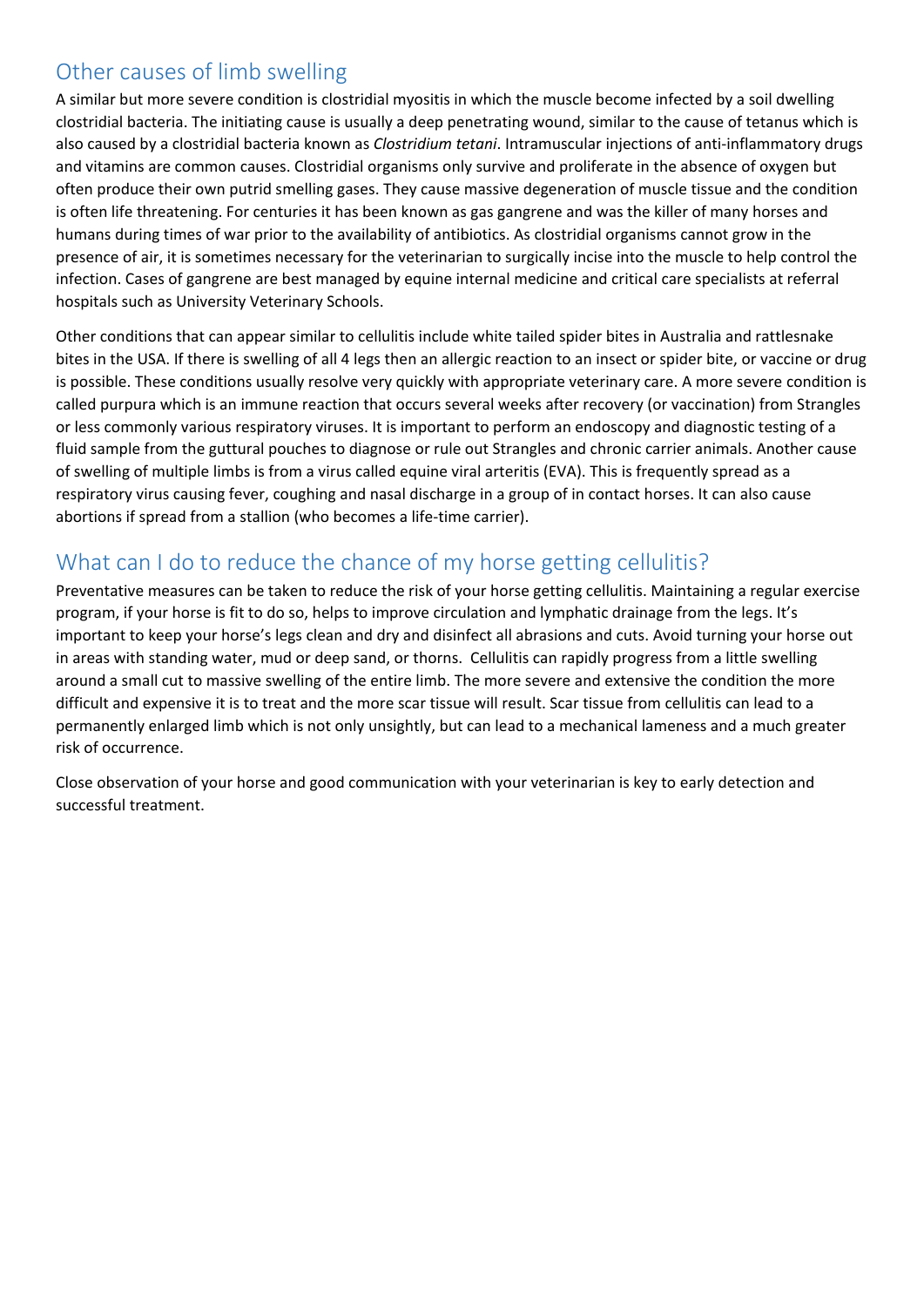

Mild-moderate cellulitis of the right hindlimb



Severe cellulitis (and myositis) of the right thigh region with seconday oedema over the lower limb. No initial wound on the limb was identified.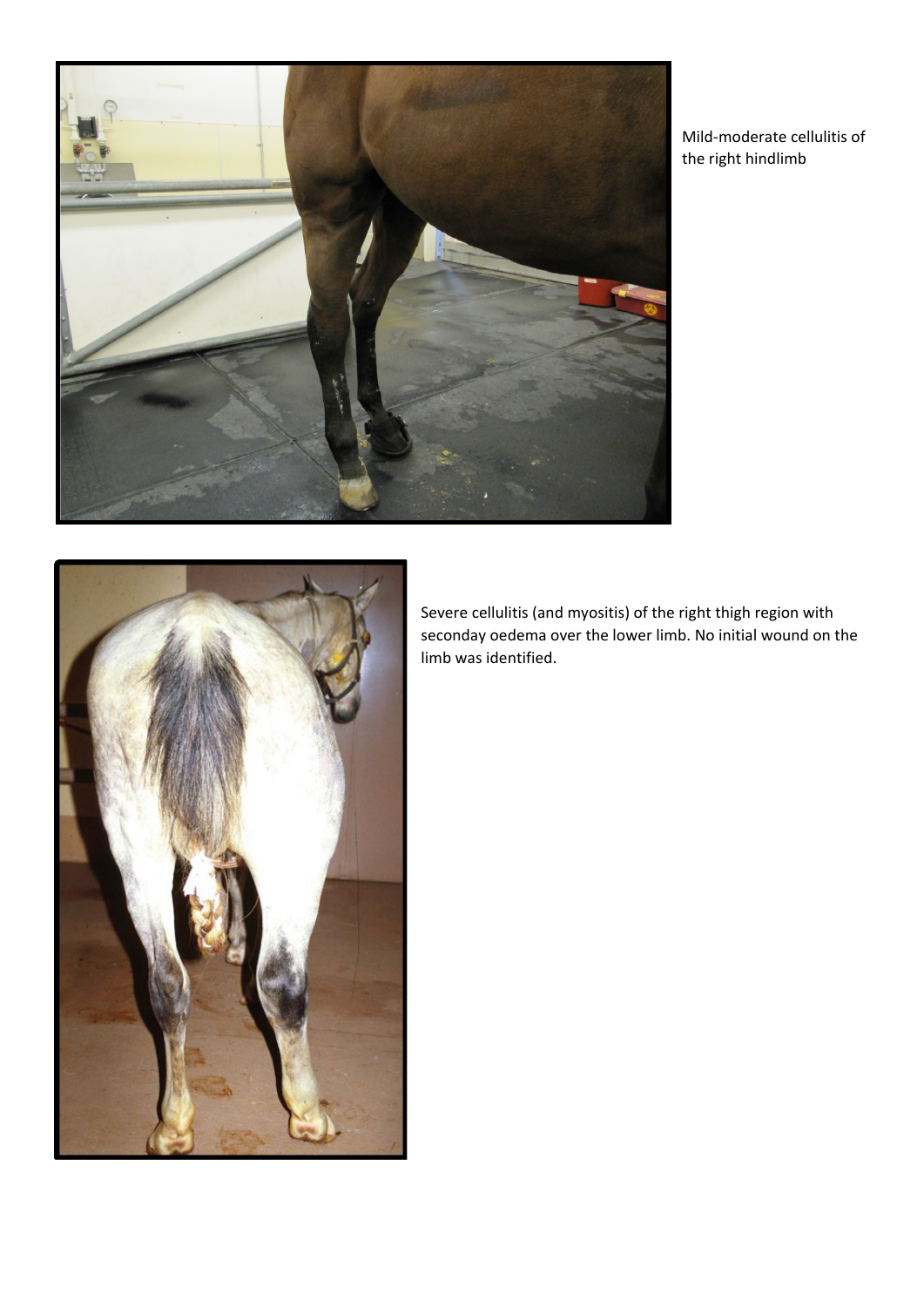



Purpura all 4 legs bandaged

Purpura all 4 legs in compression stockings

Secondary facial oedema from cellulitis and clostridial myositis that occurred as a consequence of a dirty needle used to give a vaccine in the neck.